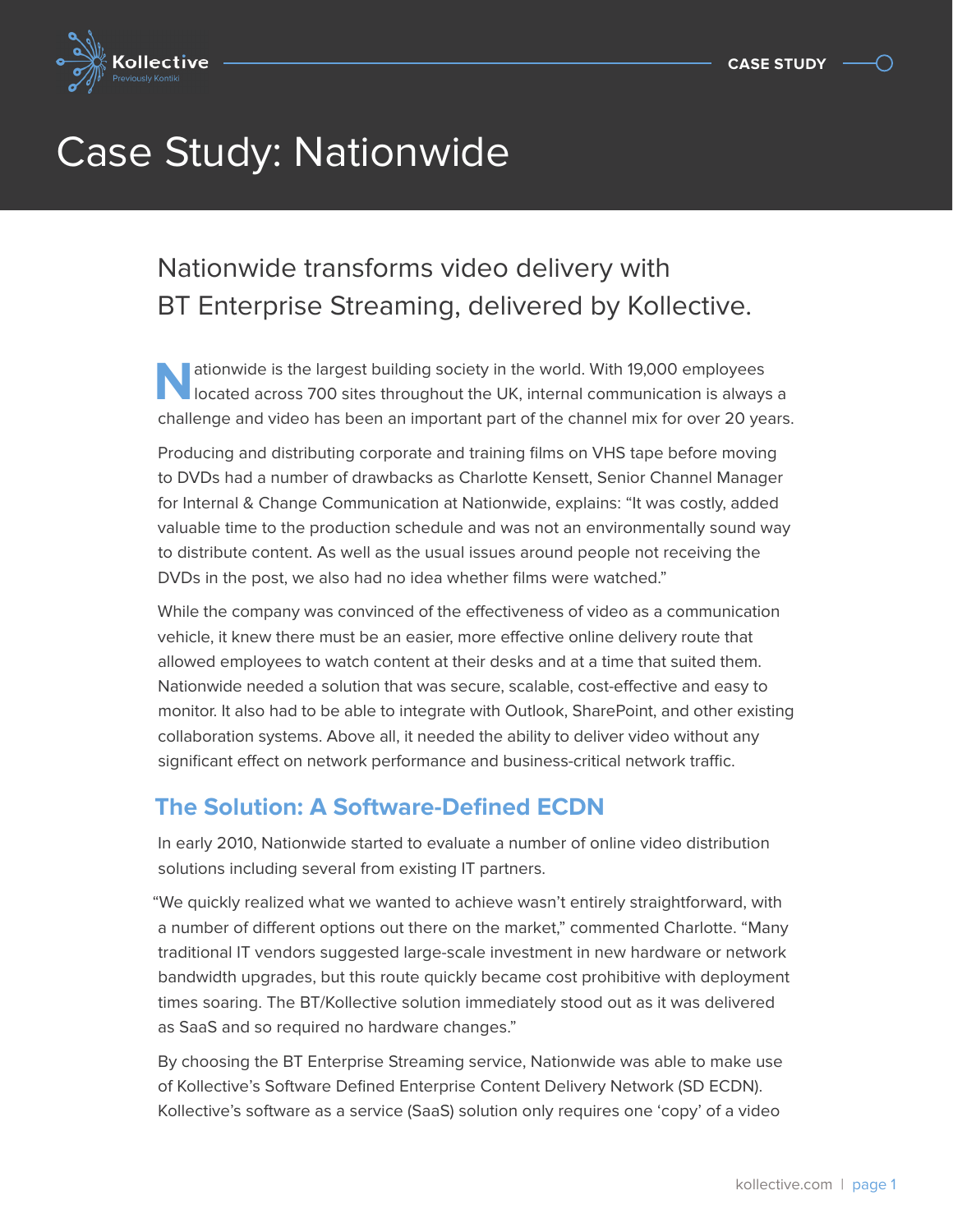stream or file to cross a wide area network (WAN). This video is then delivered in an intelligent manner across the unused bandwidth of an individual office's local area network (LAN), to ensure business critical traffic isn't affected.

#### **Results**

Once the contract was signed, it took only four months to roll Kollective out across the organization and, because the solution is available via SaaS, it was largely risk free for Nationwide with none of the up-front capital expenditure that would be required with other hardware-based options.

"Kollective's Customer Success Team helped us throughout the deployment, providing expert advice and assistance to solve issues immediately as they cropped up. The option to finance the solution on an as-we-use-it basis, rather than presenting a large up-front cost, also made Kollective's SD ECDN a particularly easy sell internally." added Charlotte.

But it wasn't just the IT and finance teams that were happy. From the moment it was rolled out, positive feedback started rolling in. Branches gained immediate access to centrally distributed video, outlining corporate messages, providing training and communicating company news. Using Kollective's analytics tool the internal communications team can now quickly collect vital data on how many people are viewing videos, as Charlotte explains:

"Now, not only can we be sure videos have been delivered, we can see how many are viewed and also, crucially, when employees stop watching. It also gives us feedback on the videos we create by seeing what has really resonated and which have been less than successful. All this without any additional strain on our network or bandwidth."

#### "The Kollective solution immediately stood out as it was delivered as SaaS and so required no hardware changes."

#### **Charlotte Kensette**

Head of Corporate & Member Communication at Nationwide Building Society

When Kollective was deployed, Nationwide set a target of delivering 250,000 videos a year. In reality, three million videos and e-learning packages were distributed during the first 12 months for a total of 52.5 terabytes of data: a perfect example of Kollective's impact on the organization.

Charlotte is delighted with the way the project has panned out: "Kollective has massively improved the way we deliver video content to our employees. We have received very positive feedback from employees and the business as impactful video